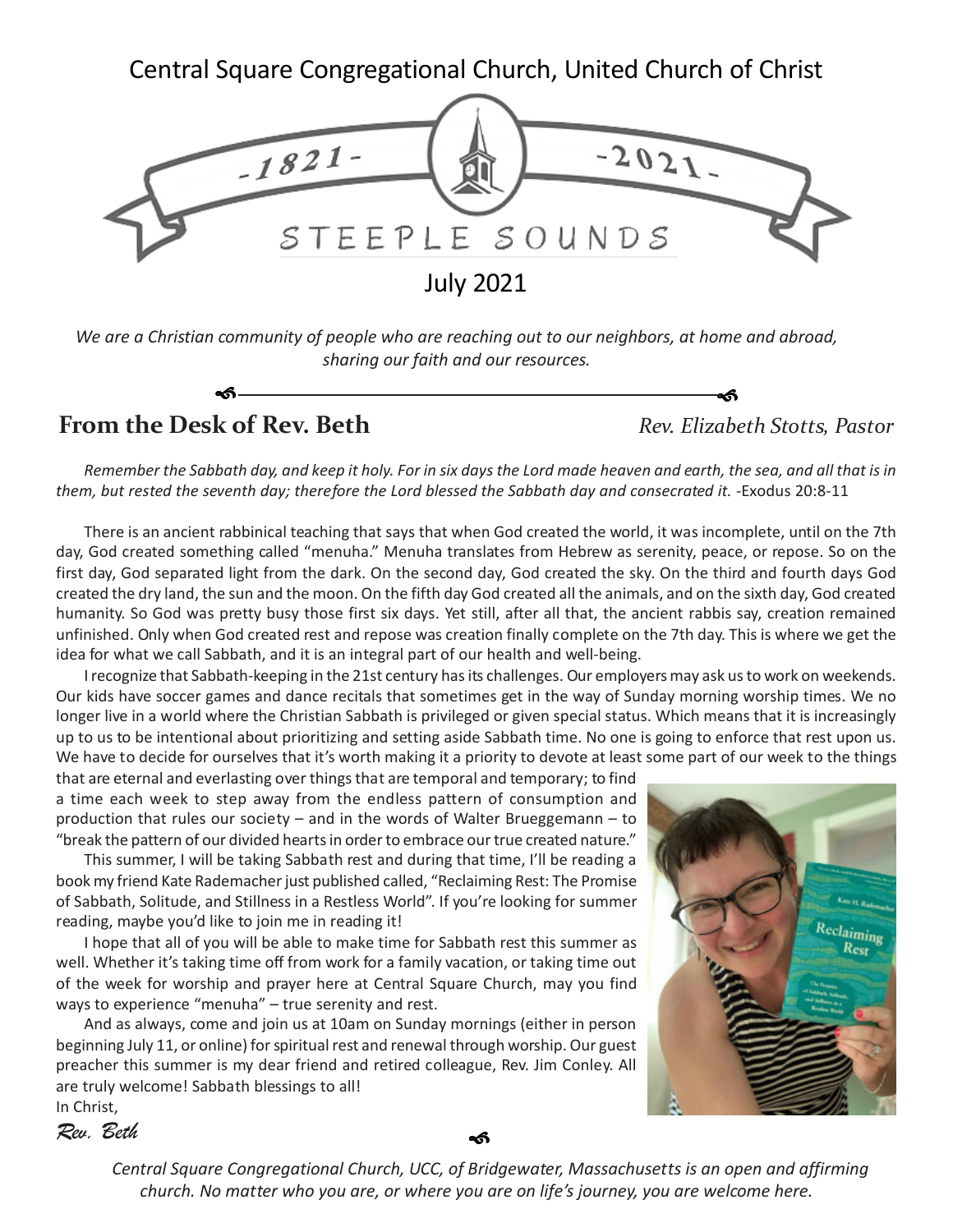

*Central Square Congregational Church, UCC, of Bridgewater, Massachusetts is an open and affirming church. No matter who you are, or where you are on life's journey, you are welcome here.*



## **As of July 11**

We are extremely excited to announce that, barring unforeseen health circumstances in our community, we will be resuming in-person worship on **Sunday, July 11**! Safety protocols will be in place, and we ask that all those attending be respectful of those protocols and of your fellow attendees, and their comfort levels. There may be limitations on how we are able to participate in the service, and other minor requirements, but we will gather in fellowship once again, and be blessed with live music and Rev. Jim's worship leadership!

Streaming worship will also continue to be available on Facebook and YouTube for those who prefer that option.



A quick reminder that Central Square Sunday service can be viewed on BTV Channel 9 on Sundays at 8pm, Mondays at 1pm, Tuesdays at 10am, and Fridays at 3pm. Generally the programming is updated mid-week. Also, if you miss a service or other special programming and would like to watch On Demand or download a copy, you can use the link on the home page of the CSCC website to access past services via YouTube.

## **Our Online Ministry Continues to be Strong**

Paul Holmes, our Minster of Video Evangelism, reported at Cabinet last month that our online viewership continues to be strong, whether live on YouTube or Facebook, or playback on BTV. There have been Sunday worship services with over 100 views, and a lot of great interaction with inspirational Facebook posts, videos, and announcements.

**Summer church office hours are Monday - Thursday, 10am - 2pm** *Best to call ahead of coming just to double check that we weren't called away.*

# **Please note the office will be closed Monday, July 5 in observance of Independence Day.**



Food Pantry

The Bridgewater Food Pantry, hosted and supported by CSCC, is open Thursdays, 10am-1pm, and the first Mondays of the month, 6-7:30pm. COVID protocols are in place and adhered to for the safety of all. All Bridgewater residents who are in need of food are welcome.

If you are a Bridgewater resident unable to come to the food pantry, but are in need of food, please contact the church office by email or phone (below) and arrangements will be made for you.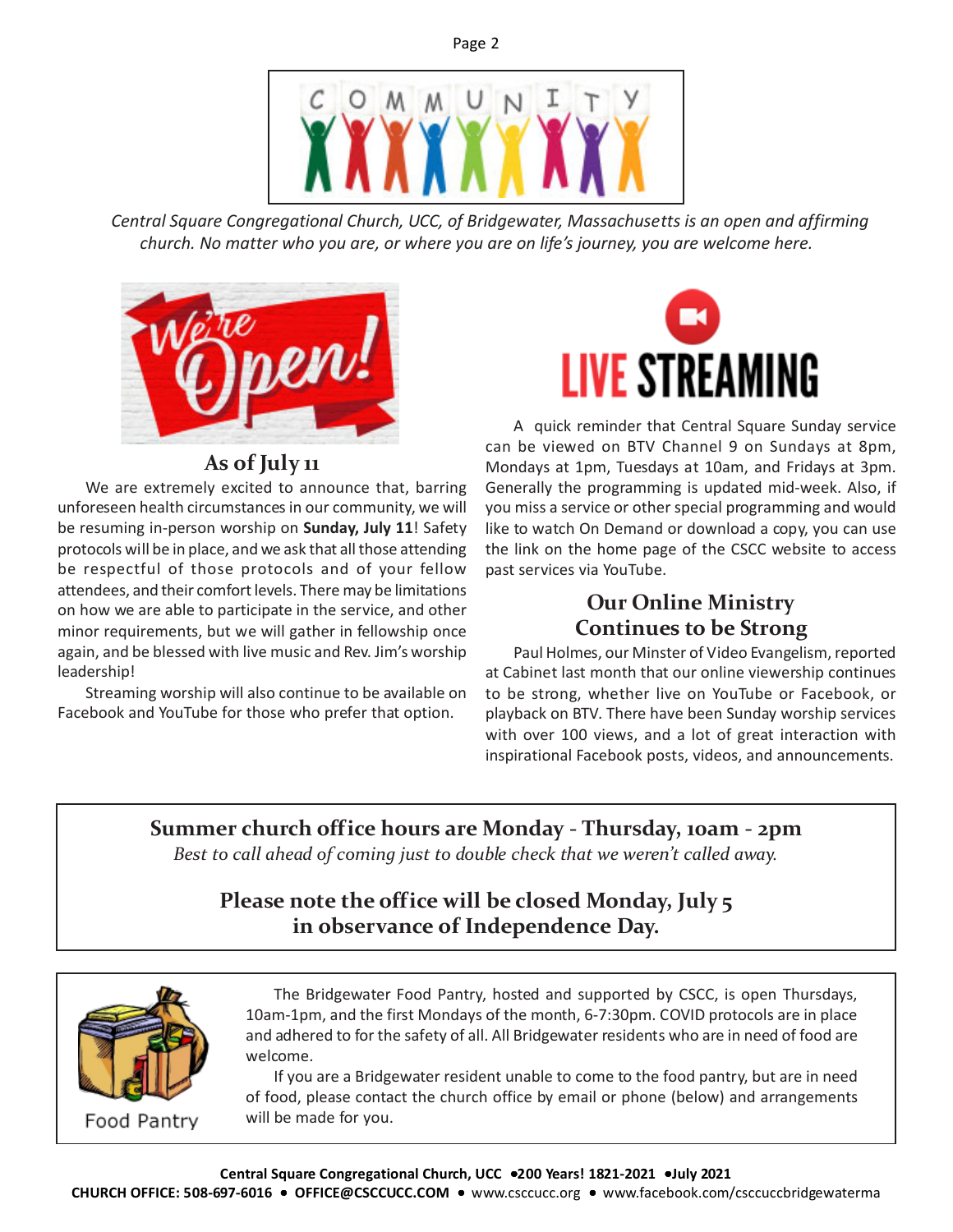

**CARING FOR OUR COMMUNITY Do you need a meal, a call, a mask, spiritual care, or even just a prayer or a chat? Contact the Pastor, a Deacon, the church office, or a member of our Care Team.**

**To contact the Pastor**, call the church office at 508-697-6016 or send an email to office@csccucc.com.

**CSCC Deacons** Deb Sorgman – debsorgman@gmail.com

**CSCC Care Team** Carol Chaffee Bev Mitchell Phoebe Hogg John Scott





# The Care Team Corner

At the June Cabinet meeting, the annual calendaring of events took place, for the next program year (beginning July 1). While only time will tell if we are truly able to return to some of our "usual" events, a sense of optimism and hope allowed us to put all of our favorite events on the calendar.

**REMEMBER that all church events, important days, office closures, and building usage are kept up-to-date on the online calendar available at www.csccucc.org (click on "CALENDAR" at the top of the page).**

What was put on the schedule, you may ask? Here are some examples:

- Annual church meetings
- BSU Alumni Chamber Choir concerts
- Church Fair
- Special Sunday worship services
- Advent Workshop
- Women's Guild & Fellowship meetings
- Church crafters meetings
- WG&F Fall & Spring rummage sales
- Cabinet & Board/committee meetings

And so much more! Please visit and check it out, and if you have a meeting or event to add, contact the church office.



Welcome Rev. Jim Conley! Rev. Jim will be stepping in as Pastor while Rev. Beth is on vacation and sabbatical during the month of July (and through Aug. 7). If you need pastoral care from Rev. Jim during this time, contact the church office.

# *Sharing is Caring*

There's so many ways that you can care, So many ways that you can be there For someone, somebody in need. You can share a treat, or share a toy, Share a little kindness and joy, It's easy to make a difference indeed!

 Sharing is caring, and it isn't hard to do; When you share what you have with someone else, It all comes back to you!

You can share a smile, a friendly word, Give someone a chance to be heard Who's lonely and who needs a friend. You can make the world a better place, Put a smile on face after face Start a circle of love that never ends!

 Sharing is caring, and it isn't hard to do; When you share what you have with someone else, It all comes back to you! Sharing is caring, and it isn't hard to do; When you share what you have with someone else, Love comes back to you!

**Text and Music by:** Carrie Maxwell Wrigley © 2003 Morning Light Publishing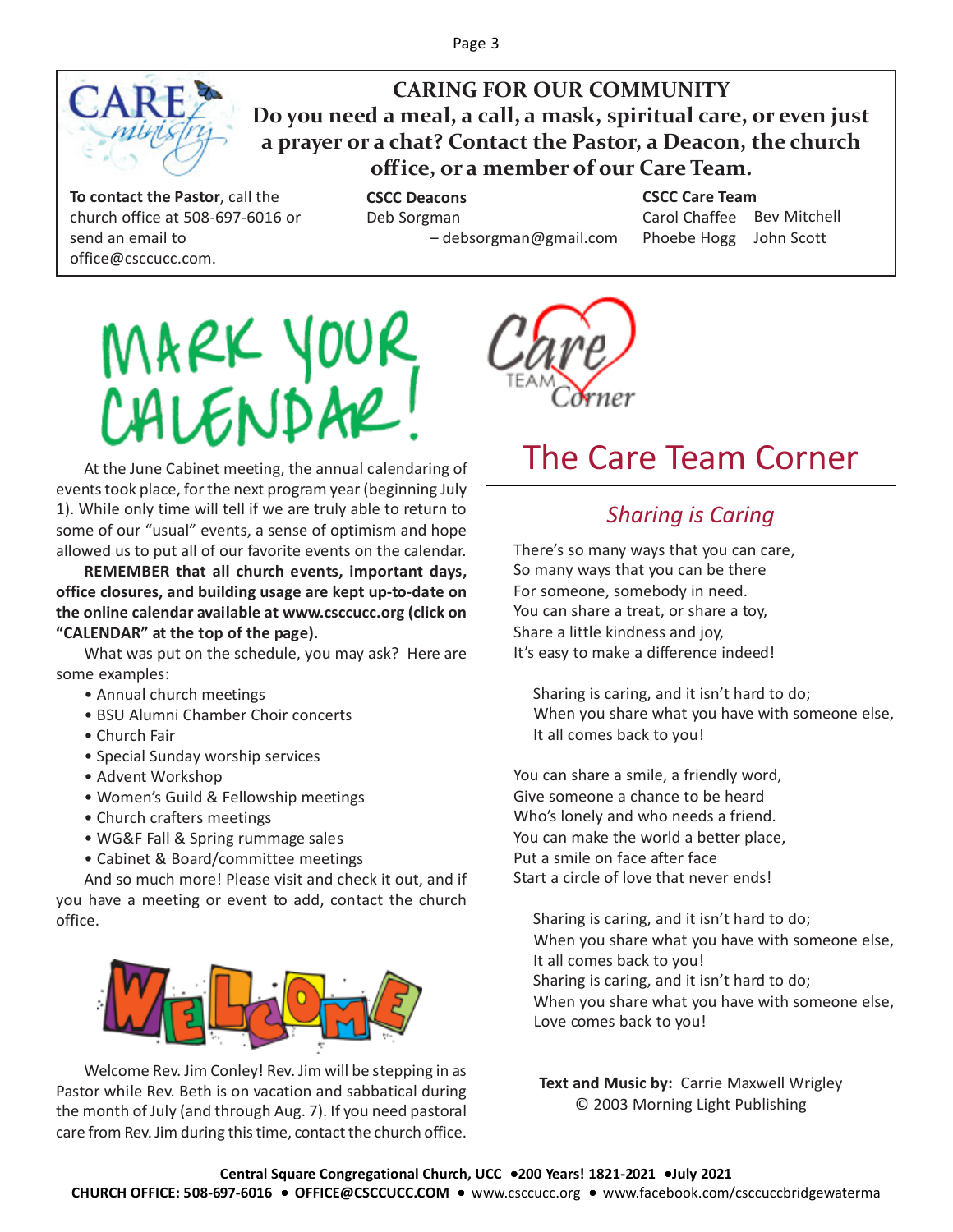

# Central Square Congregational Church

United Church of Christ 71 Central Square Bridgewater, Massachusetts 02324

June 8, 2021

Beloved in Christ,

As many of the state Covid restrictions are being lifted here in Massachusetts we wanted to reach out and share with you how those changes will affect the church.

- **Indoor capacity restrictions have been LIFTED**. ALL are welcome in our sanctuary and all groups and in-person committee meetings are welcome to meet. Hybrid meetings are strongly encouraged to allow for accessibility of all God's people.
- **We are requesting folks to remain masked while in the building, regardless of vaccination status.** This is per the recommendation of the CDC to ensure people of all ages are kept safer and healthy.
- **Groups using the building will need to keep a register of attendance and clean thoroughly before leaving.** Contact tracing is required and cleaning supplies will be supplied.
- **The Church Kitchen will remain closed for the time being.** The closure will be reassessed in September. If groups would like to bring their own prepared food & beverages into the meeting space, they may, but the kitchen is closed. Please "leave no trace" in your meeting space and take your trash with you.
- **Singing is permitted while seated and masked**. This will allow us to worship fully while also reducing the spread of air droplets which may carry Covid and other airborne illnesses.
- **Individual, pre-packaged, gluten-free Communion elements will be available for worship**. There is no plan to return to communion by intinction at this time.
- **Online worship will continue indefinitely.** Thanks to the ministry of Paul Holmes, our Director of Video Evangelism, worship will continue to reach far and wide through Facebook Live, YouTube, and BTV.

We look forward to welcoming you back to the building for worship, meetings, and upcoming activities! And as always, thank you for continuing to BE THE CHURCH!

In Christ,

Rev. Beth Stotts and The Board of Trustees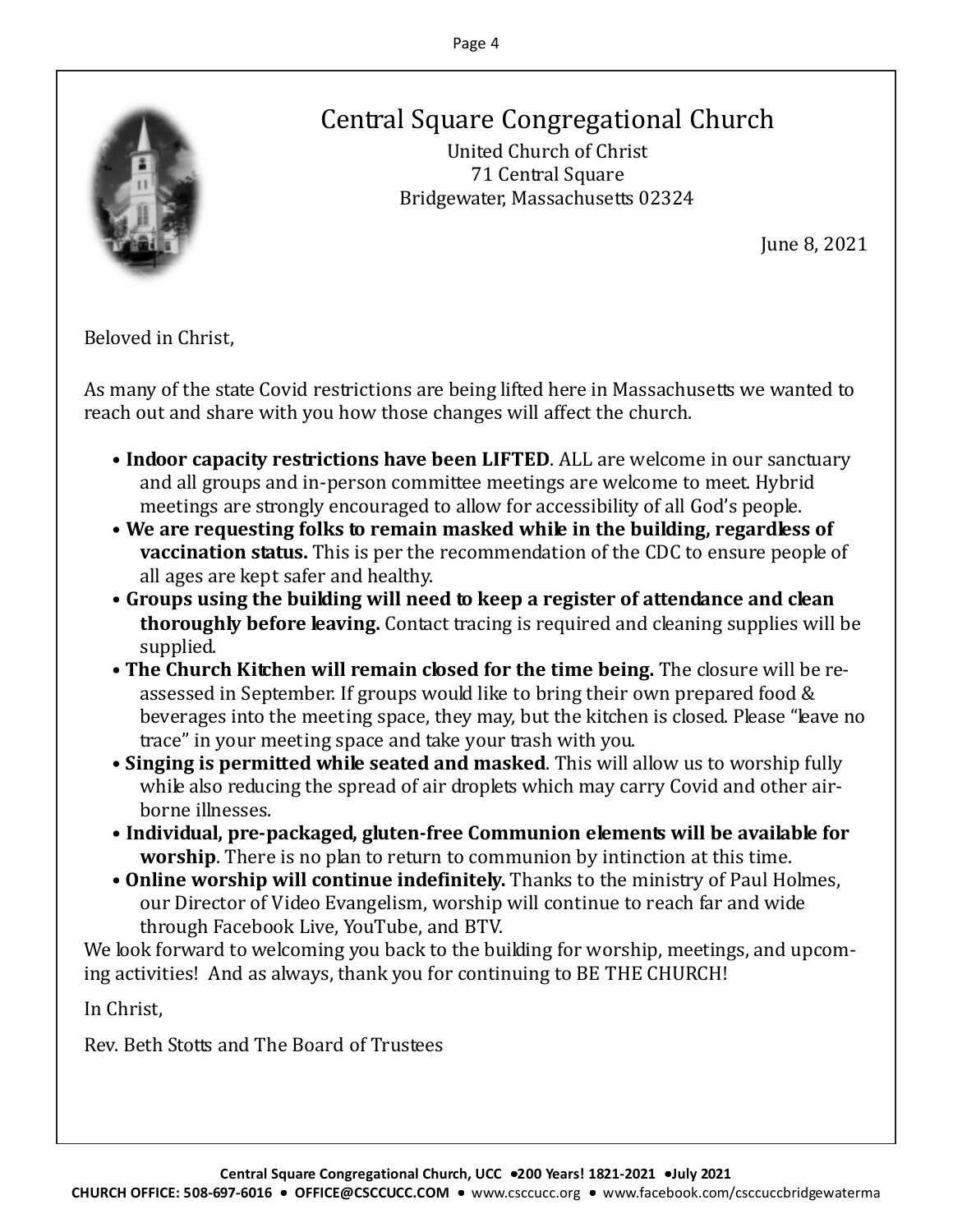**We have 10 Bee Love Fellows here at CSCC working on our bee project led by Rev. Beth, ranging in age from 3 to 62, both male and females, and both church members and other members of the community. So what have they been up to?**

• We have planted bee balm and other bee-friendly plants under the church sign, added lush soil, and have been taking turns coming to the church to water the plants.

• We built a bee bath and put it under the tree out front.

• We spent one rainy afternoon painting rocks with brightly designed, bee-attracting colors to place them in the bee bath.

• We have each been doing our own research and are sharing our research with one another.

• We put up two bee condos out front, one in the bushes and one under the sign. We have noticed that we have one bee who has taken up residence in the condo so far!

• Our third bee condo (which we received as a part of a grant from the Bee Conservancy) arrived in mid-June and we built it and put it outside as well.





CENTRAL SQUARE<br>CONGREGATIONAL CHURCH



## **RESULTS OF THE BUDGET MEETING**

A motion was made and approved at the congregational Budget Meeting held on June 13, to amend the proposed 2021-22 budget as follows: to only allow the Johnson Fund to offset music expenses in the amount that the Fund earned in the prior twelve (12) months. No principal will be taken from the Fund for this purpose. Following the approval of that amendment, the budget as otherwise proposed was APPROVED by majority vote.

Visit the church website at: www.csccucc.org for a copy of the proposed (approved) budget.



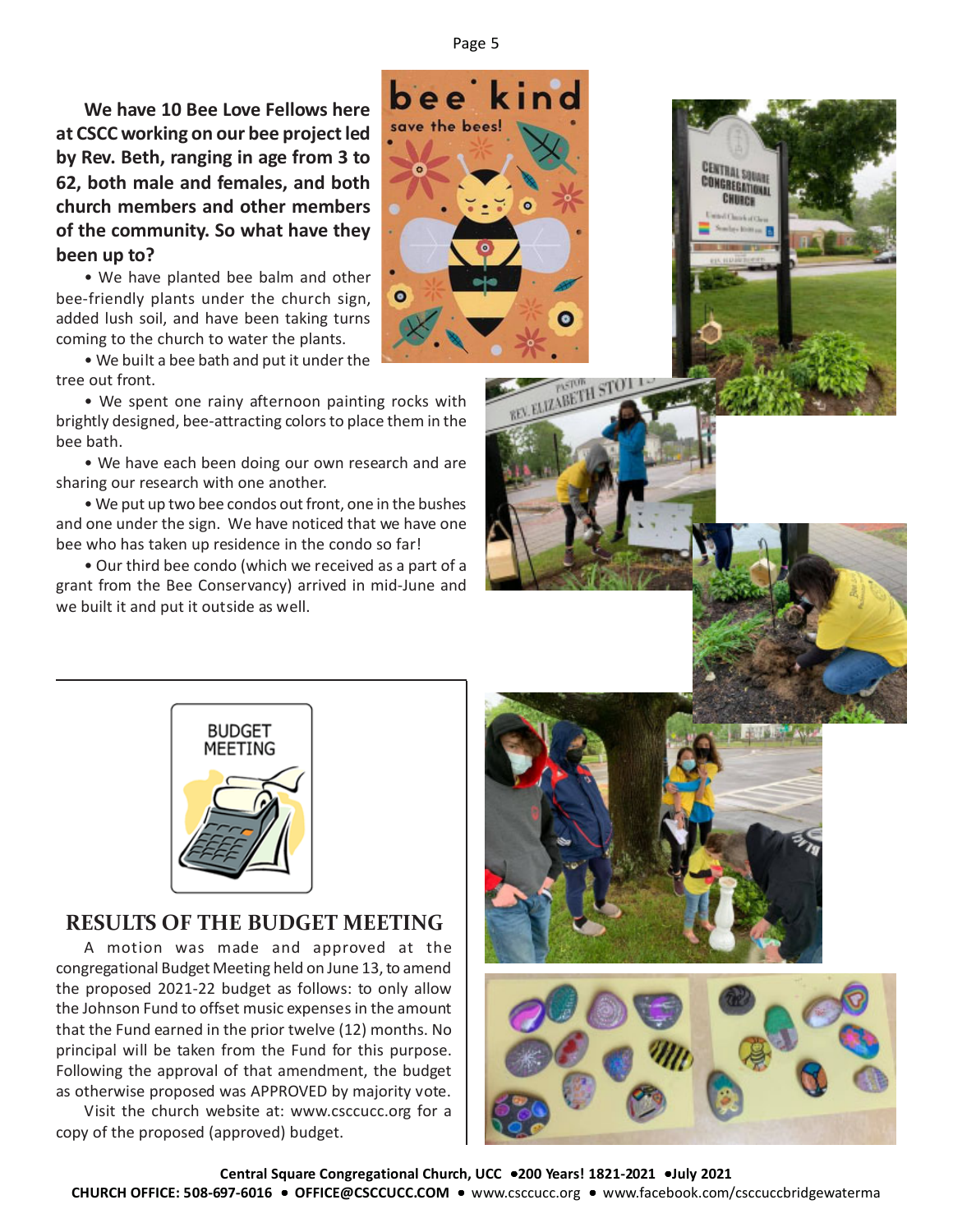

## **Our History Through the Recipes of Many Cookbooks**

The church cookbook is present throughout our history at Central Square Congregational Church. I have 4 cookbooks that were major fundraisers for our church, either through the fair, the guild, etc.

Included here among the cookbook covers is the forward written from what I believe to be the oldest cookbook I have which has no cover, but dates itself by the forward written by our minister at the time, Rev. James D. MacLauchlin, who was pastor during my formative years of adolescence and teens.

*— Carol Chaffee*

Pastor's Message

One of the great messages of the Holy Bible is that of expressing thanks-giving to God for His many blessings.

This cookbook serves to remind us<br>of still another of God's many gifts;<br>namely, the food which daily sustains<br>our bodies and makes life possible.<br>The recipes have been contributed by many<br>people within our church family wh

It is our hope that you will find this cookbook useful, and that as you try these recipes, you will think to yourself of how wonderful it is to have food on the table for our families as food on the table for our families as<br>well as ourselves. If we keep this<br>thought in mind, every meal then<br>becomes the gift it was intended to be<br>becomes the gift it was intended to be by our Maker.

James D. MacLauchlin



# **Did You Know?**

- 1871: a pipe organ was purchased from the Wm. B.D. Simmons Co. in Boston
- 1866: Rev. Walcott Fay's annual salary was \$1,400. Payable quarterly on the 15th of January, April, July, and October. His contract allowed him 4 Sabbath days off as vacation.
- Late 1800s: Annual meetings were held in January on a Tuesday night at 8:00pm, following a church supper prepared by the women.
- Annual meetings could not be held on Sundays because there were three church services to attend every Sunday.
- Statistics from the 1888 annual meeting: attendance (135); membership (235); officers (5); teachers (11); main school (91); bible class (27); infant class (11).
- 1862-1883: In the new church, pew rental was offered at \$4-\$50 per year depending on pew size and location.
- 1883: Pledges began (in addition to pew rental).
- 1894: A Deacon's term of office was 5 years and they were voted on by ballot at special meetings.
- 1902: The annual salary for the Rev. Charles E. Stow was increased from \$1,400 to \$1,500 and a parsonage was purchased as his residence or the equivalent of \$300 (annually) should he live elsewhere.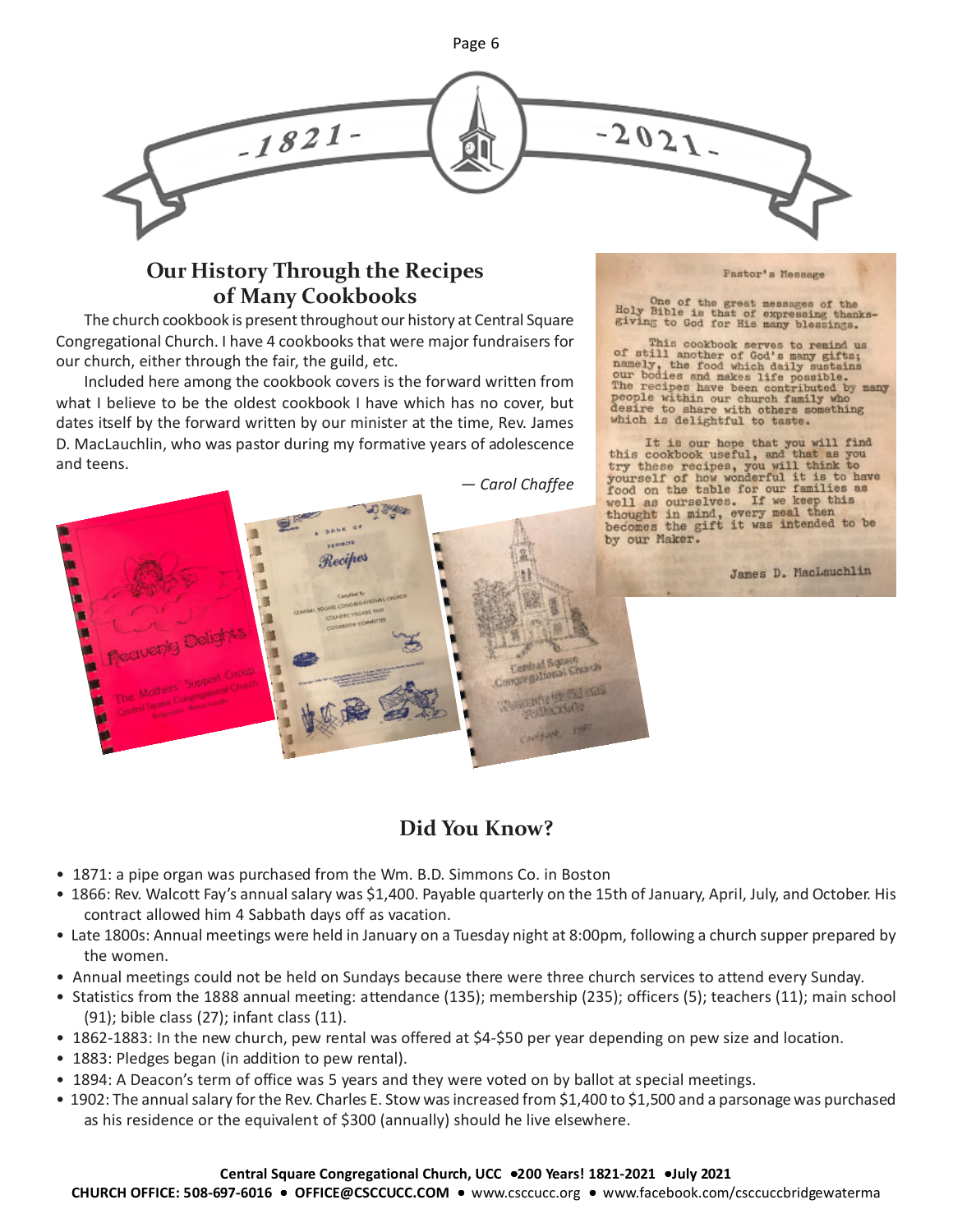

## The Central Square Congregational Church choir was small in the late 1950s. Then the group experienced an influx of about four Bridgewater State University students. They were welcomed and at least one of them is still a member of this congregation.

Phoebe Hogg came from western Massachusetts town of Lee near the New York border to Bridgewater State to train to be a teacher at the then-named Training School founded by Horace Mann in 1840. She, her roommate, and a couple of other young female students had been active in their individual hometown church choirs. In Bridgewater they made their way across the Square and asked to join our choir.

Her ties to this church deepened over the next few years. She trained at the Burnell Elementary School on campus with the first grade as her assignment. Tasked with finding a field trip for the children, she followed the suggestion of the

principal to check out a farm up the street. Walking the grounds with the young farmer, she noticed the machinery was red, International Harvester. Wrong color. Her father back in Lee sold John Deere. Green machinery. Uh-oh.

Nevertheless, the farmer was impressed with her familiarity with the machines. Their talk turned to other matters, including church. Seems George Hogg's family, having come to the US from Scotland a few years earlier, were members. And young George Hogg was soon attending more regularly. The Reverend Mayhew married them at Phoebe's home church in Lee and back to Bridgewater and CSCC they came.

It was the early days here for the Heifer Project and live animals were donated. Phoebe recalls a calf being boarded for a bit in the Hogg farm barn. It went to Spain as the project continued, she recalls.

Thank you, Phoebe, for sharing your early experiences for our  $200<sup>th</sup>$  Anniversary year celebration.

# **Did You Know?**

- 1904: Committees were added: Music, Temperance, Missionary, and Historical.
- 1917: A system of securing pledges from every member went into effect.
- 1935: We replaced the pipe organ with a Hammond organ, a gift from the Jenkins family. The original organ was sold to a church in Connecticut and restored.
- 1971: The Hammond organ was sold for \$2,000 and we acquired the small Esteys organ.

*Thank you to Barbara Morey for submitting this information, originally compiled as a retrospective in honor of our 175th anniversary. More "Did you know" fun facts to follow in future Steeple Sounds!*

Save the Date to Celebrate! Saturday, October 23, 2021 for our 200th Anniversary Banquet! Details to follow

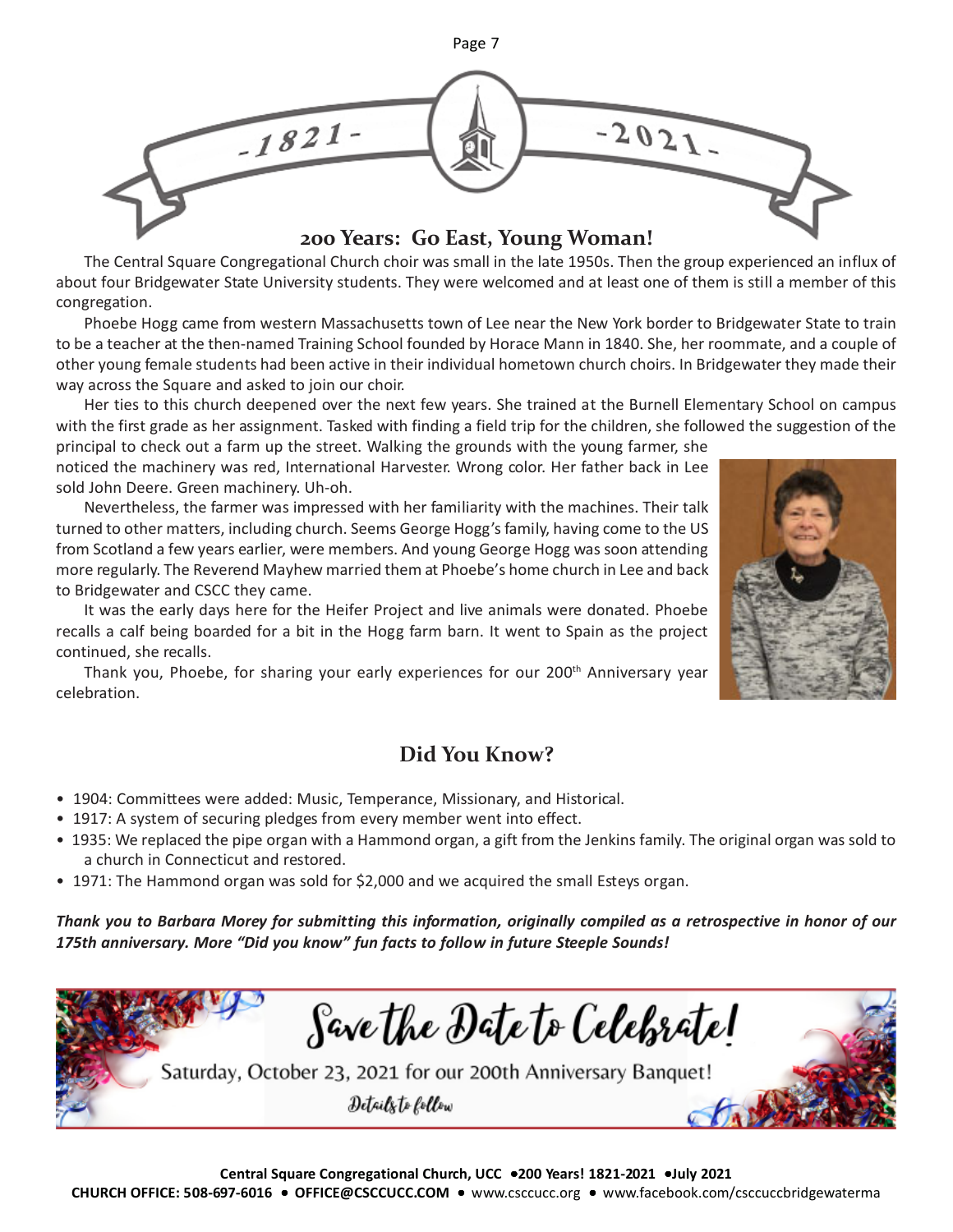*To find this Lectionary online, visit www.macucc.org/Lectionary*

Southern New England Conference United Church of Christ Living the Love & Justice of Jesus

## Daily Lectionary Scripture References -July 2021 (Year B)

Thurs., July 1 Psalm 48 2 Samuel 2:1-11 1 Corinthians 4:8-13

Fri., July 2 Psalm 48 2 Samuel 3:1-12 2 Corinthians 10:7-11

Sat., July 3 Psalm 48 2 Samuel 3:31-38 Matthew 8:18-22

Sun., July 4 Sixth Sunday after Pentecost 2 Samuel 5:1-5, 9-10 Psalm 48 2 Corinthians 12:2-10 Mark 6:1-13

Mon., July 5 Psalm 21 2 Samuel 5:1-10 2 Corinthians 11:16-33

Tues., July 6 Psalm 21 2 Samuel 5:11-16 James 5:7-12

Wed., July 7 Psalm 21 2 Samuel 5:17-25 John 7:1-9

Thurs., July 8 Psalm 24 Exodus 25:10-22 Colossians 2:1-5

Fri., July 9 Psalm 24 Exodus 37:1-16 Colossians 4:2-18

Sat., July 10 Psalm 24 Numbers 10:11-36 Luke 1:57-80

Sun., July 11 Seventh Sunday after Pentecost 2 Samuel 6:1-5, 12b-19 Psalm 24 Ephesians 1:3-14 Mark 6:14-29

Mon., July 12 Psalm 68:24-35 2 Samuel 6:6-12a Acts 21:27-39

Tues. July 13 Psalm 68:24-35 2 Samuel 3:12-16 Acts 23:12-35

Wed., July 14 Psalm 68:24-35 2 Samuel 6:16-23 Luke 7:31-35

Thurs., July 15 Psalm 89:20-37 1 Chronicles 11:15-19 Colossians 1:15-23

Fri., July 16 Psalm 89:20-37 1 Chronicles 14:1-2 Acts 17:16-31

Sat., July 17 Psalm 89:20-37 1 Chronicles 15:1-2, 16:4-13 Luke 18:35-43

Sun., July 18 **Eighth Sunday after** Pentecost 2 Samuel 7:1-14a Psalm 89:20-37 Ephesians  $2:11-22$ Mark 6:30-34, 53-56

Mon.,July 19 Psalm 61 2 Samuel 7:18-29 Hebrews 13:17-25

Tues., July 20 Psalm 61 2 Samuel 8:1-18 Acts 20:17-38

Wed., July 21 Psalm 61 2 Samuel 9:1-13 Luke  $15:1 - 7$ 

Thurs., July 22 Psalm 14 2 Samuel 10:1-5 Colossians 1:9-14

Fri., July 23 Psalm 14 2 Samuel 10:6-12 Colossians 3:12-17

Sat., July 24 Psalm 14 2 Samuel 10:13-19 John  $4:31 - 38$ 

Sun., July 25 **Ninth Sunday after** Pentecost 2 Samuel 11:1-15 Psalm  $14$ Ephesians 3:14-21 John  $6:1 - 21$ 

Mon., July 26 Psalm 37:12-22 2 Samuel 11:14-21 Philippians 4:10-20

Tues., July 27 Psalm 37:12-22 2 Samuel 11:22-27 Romans 15:22-33

Wed., July 28 Psalm 37:12-22 2 Chronicles 9:29-31 Mark 6:35-44

Thurs., July 29 Psalm 51:1-12 Exodus 32:19-26a 1 Corinthians 11:17-22

Fri., July 30 Psalm 51:1-12 Joshua  $23:1 - 16$ 1 Corinthians 11:27-34

Sat., July 31 Psalm 51:1-12 Judges 6:1-10 Matthew 16:5-12

**Central Square Congregational Church, UCC** •**200 Years! 1821-2021** •**July 2021 CHURCH OFFICE: 508-697-6016** • **OFFICE@CSCCUCC.COM** •www.csccucc.org•www.facebook.com/csccuccbridgewaterma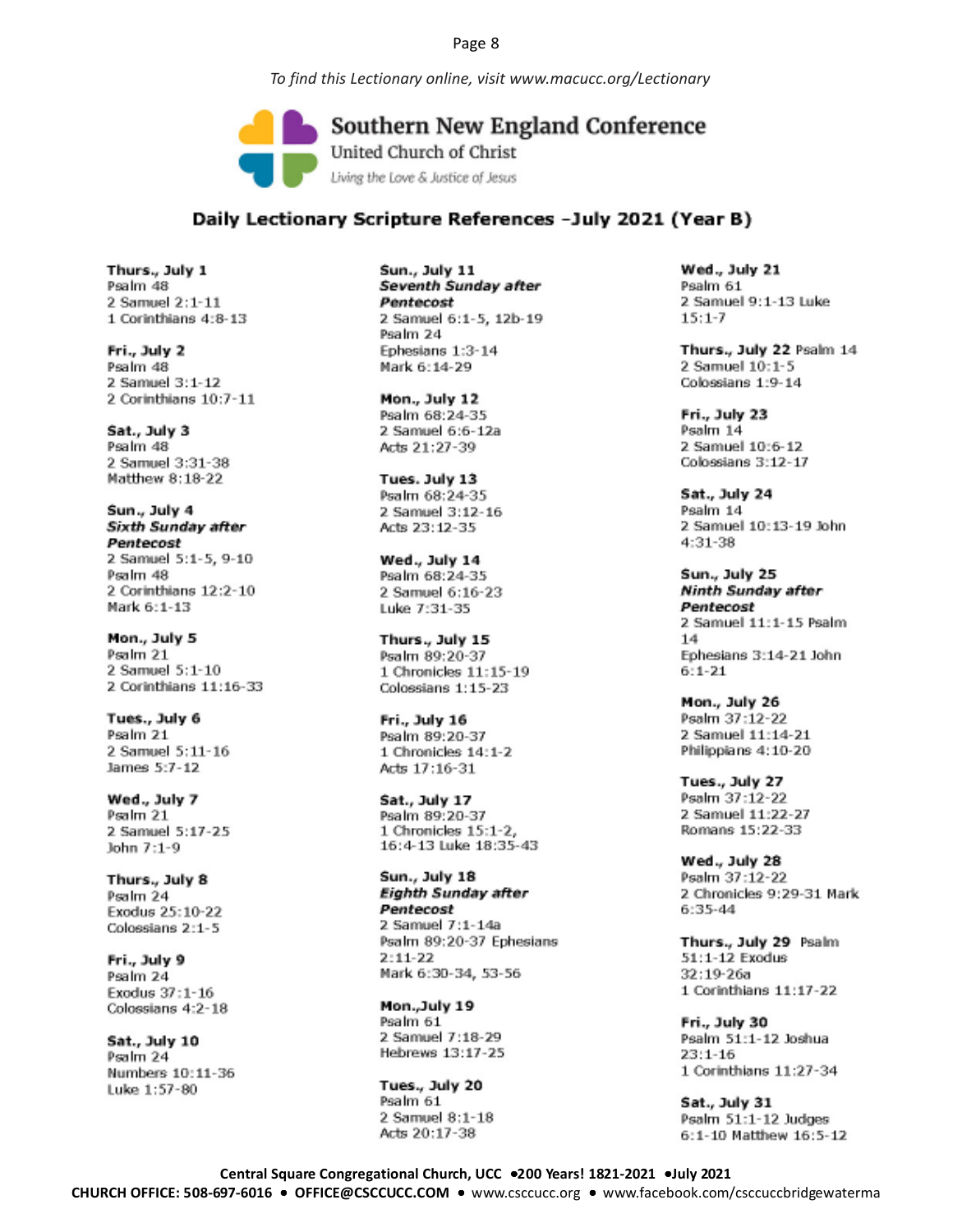|            | SATURDAY                  | $\boldsymbol{\omega}$                                               | $\bullet$                                                                                    | $\blacktriangleright$                                                                                | <b>Z4</b>                                                                    | $\overline{\phantom{a}}$<br>$\omega$                           |
|------------|---------------------------|---------------------------------------------------------------------|----------------------------------------------------------------------------------------------|------------------------------------------------------------------------------------------------------|------------------------------------------------------------------------------|----------------------------------------------------------------|
|            |                           | $\mathbf N$                                                         | $\boldsymbol{\Omega}$                                                                        |                                                                                                      |                                                                              |                                                                |
|            | FRIDAY                    | OFFICE CLOSED                                                       | OFFICE CLOSED                                                                                | $\overline{1}$<br>OFFICE CLOSED                                                                      | 29<br>20<br>OFFICE CLOSED                                                    | 80<br>OFFICE CLOSED                                            |
|            | THURSDAY                  |                                                                     | 10-1 Food Pantry Open<br>7pm Al-Anon<br>$\boldsymbol{\infty}$                                | 10-1 Food Pantry Open<br>7pm Al-Anon<br>$\overline{5}$                                               | 10-1 Food Pantry Open<br>7pm Al-Anon<br>$\frac{2}{3}$                        | 10-1 Food Pantry Open<br>7pm Al-Anon<br><b>Q2</b>              |
| SOZ<br>ZOZ | WEDNESDAY                 |                                                                     | $\blacktriangleright$                                                                        | <b>4</b>                                                                                             | $\overline{\overline{N}}$                                                    | $\frac{8}{2}$                                                  |
|            | <b>SDAY</b><br><b>TUE</b> |                                                                     | $\boldsymbol{\omega}$<br>7pm Women's NA                                                      | $\overline{\mathbf{\Omega}}$<br>7pm Women's NA                                                       | <b>O</b><br>7pm Women's NA                                                   | $\sum$<br>7pm Women's NA                                       |
|            | <b>MONDAY</b>             |                                                                     | <b>IQ</b><br>6-7:30pm Food Pantry<br>Open<br>6:30-8:30pm Church<br>OFFICE CLOSED<br>Crafters | $\overline{\mathbf{u}}$<br>6:30-8:30pm Church<br>Crafters                                            | 0<br>T<br>6:30-8:30pm Church<br>Crafters                                     | <b>26</b><br>6:30-8:30pm Church<br>Crafters                    |
|            | <b>SUNDAY</b>             | during the month of<br>Note: Rev. Beth is<br>on sabbatical<br>July. | 4<br>10am Worship (online)                                                                   | 10am Worship (online & in<br>$\overline{ }$<br>IN PERSON WORSHIP<br>RESUMES!<br>person)<br>6:30pm AA | $\overline{\mathbf{0}}$<br>10am Worship (online & in<br>person)<br>6:30pm AA | 10am Worship (online & in<br><b>SS</b><br>person)<br>6:30pm AA |

**Central Square Congregational Church, UCC** •**200 Years! 1821-2021** •**July 2021**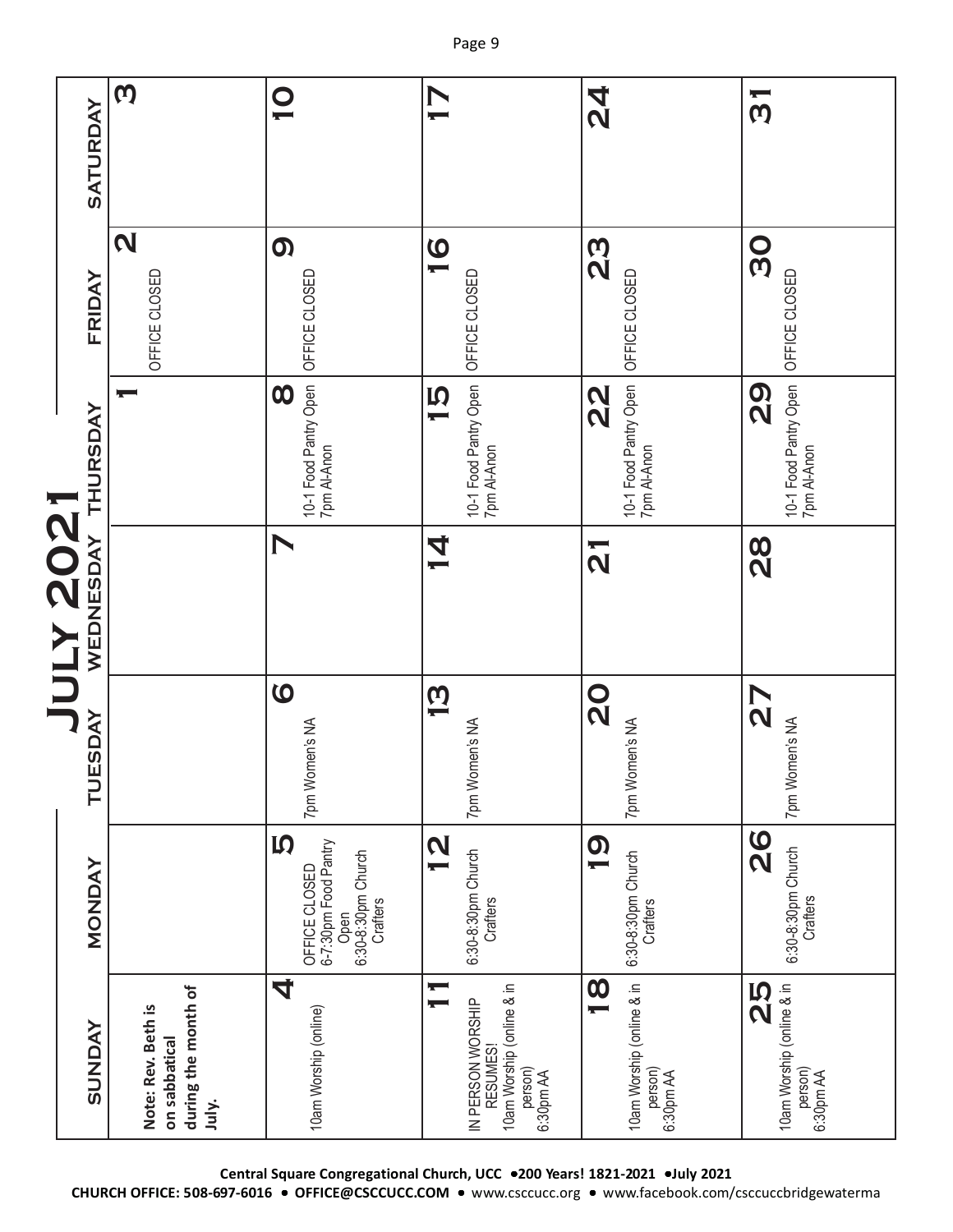## **CSCC Cabinet Meeting – Minutes June 16, 2020 at 7pm (in person)**

The meeting was called to order at 7:00 by Anne Malmquist, Moderator.

**Cabinet members in attendance**: Rev. Beth Stotts, Pastor; Anne Malmquist, Moderator; Denise Molinari, Vice Moderator; Dave Sheibley, Treasurer; Diane Sheibley, Clerk; Gordon Brailsford & Ed Buckland, Board of Trustees; Bill O'Neil, Board of Christian Outreach; Barbara Morey (via zoom) & Terry Reynolds, History & Memorials Committee; Bette deKoning, Women's Guild & Fellowship; Mike Bundock, Growth Committee; Ellen Crawford, Music Committee **Also present**: Carol Chaffee, Food Pantry Liaison; Deborah Lancaster, Congregational Administrator

Rev. Beth opened the meeting with a devotion and a prayer.

Diane Sheibley did the roll call and verified that a quorum was present.

#### **May Meeting Minutes**

The minutes from the May meeting were reviewed. Denise Molinari motioned to accept the minutes. Terry Reynolds seconded. The minutes were approved without any changes.

## **Pastor's Report** – Rev. Beth Stotts [see printed report]

Rev. Beth reported that she was scheduled to give the opening speech at the upcoming Juneteenth celebration in town. She also noted that there has been much pastoral care recently, and that there is a lot of anxiety related to things opening back up in our society. She encourages us all to center ourselves with Christ; to breathe; be gentle with ourselves and with others; and not to be afraid to say "no". In addition to pastoral care, the prior month has also been focused on the preparations for reopening the church building. Rev. Beth also gave a brief summary about the Bee Fellowship Project, and her preparations for going on sabbatical next month.

## **Online Viewership** – Rev. Beth Stotts [see printed report]

Rev. Beth called our attention to the handout provided by Paul Holmes regarding the viewership of our online streaming worship services. There are three platforms we utilize: YouTube, Facebook Live, and BTV. The numbers are phenomenal, often over 200 views. Remember, too, that each "view" is often more than one person, or a whole family.

## **Treasurer's Report** – David Sheibley [see printed report]

Dave reported that we're doing OK, a little better than projected. He noted that the money we are having to take out of the endowments for this year has been all earnings, as the stock market has been strong. It may not always be that way, however.

The golf tournament was briefly discussed, and it was noted that pulling one together for this summer is probably not feasible. This is unfortunate as it is a substantial line item under "income". But maybe we can hold one next spring, perhaps May or June to keep it within the next fiscal year.

Anne reminded people that if they have a fundraiser idea (small or large), they shouldn't hesitate to suggest it.

## **Congregational Administrator Report** – Deborah Lancaster [see printed report]

Deborah reported that there is a lot to do day to day. She helps people making donations to the food pantry. She's been reaching out to previous building users with the new reopening guidelines and building availability, with a good rate of response. She's asking them to fill out new applications with their needs and current contact info. She made sure Rev. Jim

## *continued*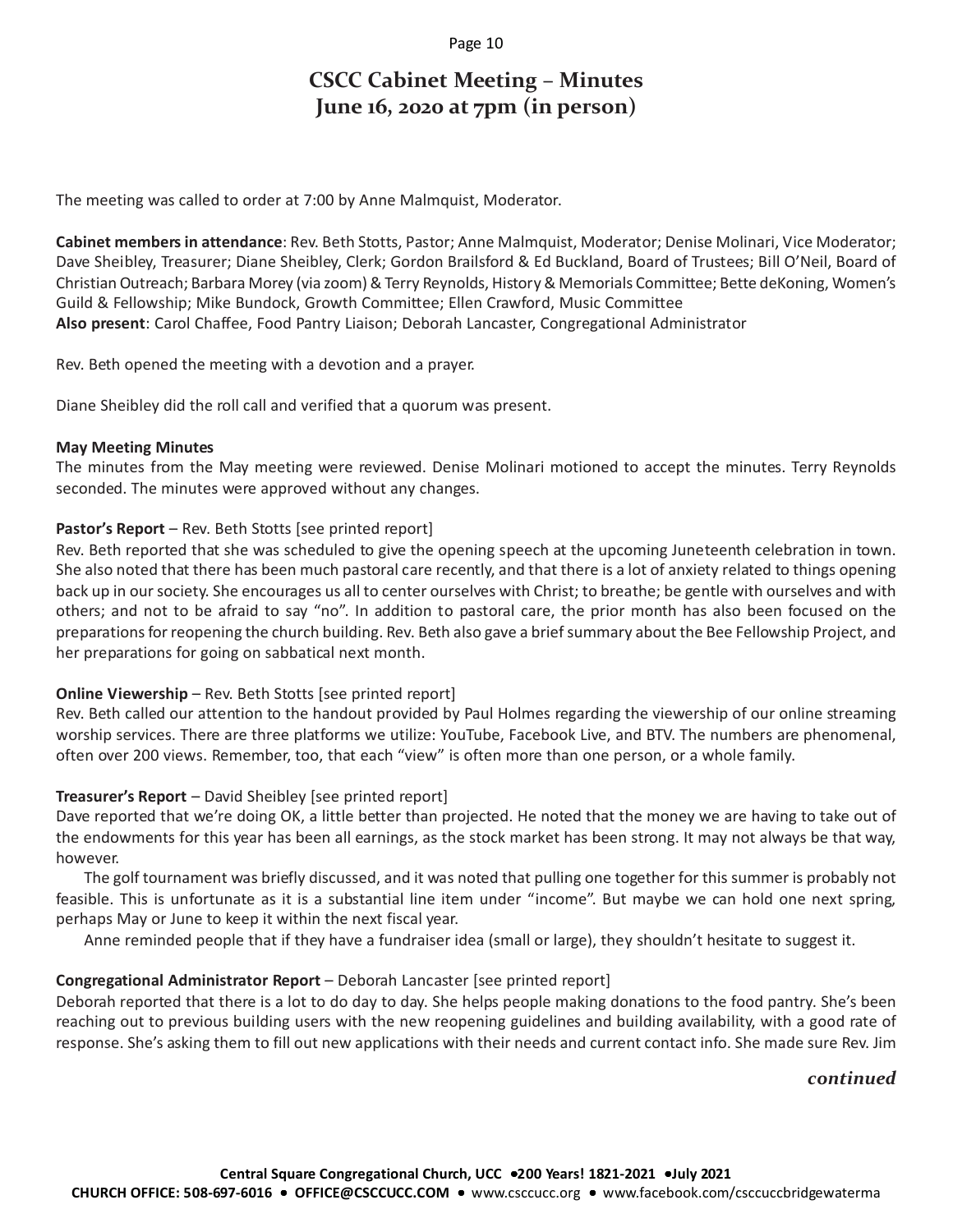## **CSCC Cabinet Meeting – Minutes**

#### *continued...*

got keys to the building. She also worked on getting all the calendar requests input into the online calendar in preparation for tonight's meeting. She noted that she will check email and voicemail on Fridays while the office is closed, from home.

#### **Food Pantry Report** – Carol Chaffee

Carol reported that things are running as normal, and attendance has dropped off a bit. Bill noted that attendance at the St. Thomas pantry is down some as well.

#### **Historical Church Building Committee Report** – Barbara Morey

Regarding the deed restriction: it has come back from the town with some comments and minor changes they want; it now needs to go to Brian Pfeiffer to review/incorporate. He is going to bill us for another \$4-5,000, but it will be reimbursable by the town. After that, Trustees, Moderator, and building committee will review it, then it needs to go to the Mass Historical Commission. Then it goes back to the CPC. After that it gets filed (by the church attorney?) with Plymouth County. It seems it will be well into the Fall before it's all done.

#### **200th Anniversary**

It was suggested that we have a banquet to cap off our anniversary year. We could open the time capsule. Maybe go to a restaurant, with folks paying their own meals?

#### **New Building Use Guidelines** – Trustees [see printed report]

The new guidelines were reviewed. The kitchen was asked about since it wasn't noted in the guidelines. It was decided that the kitchen is still closed for all uses until further notice. It was also noted that the floor still needs to be repaired.

The kitchen use will be reassessed in September. The food policy while the kitchen is closed: if groups want to bring in prepared food or beverages into their meeting space, that's OK. Deborah will confirm with outside groups that this is the policy. It was also decided that groups should "leave no trace" in their meeting space, so needed to clean up and take their trash with them.

#### **Calendaring**

The balance of the meeting was spent adding and discussing events and meetings onto the church calendar for the coming program year.

The meeting closed in prayer at 8:55pm. The next Cabinet meeting is scheduled for September 15.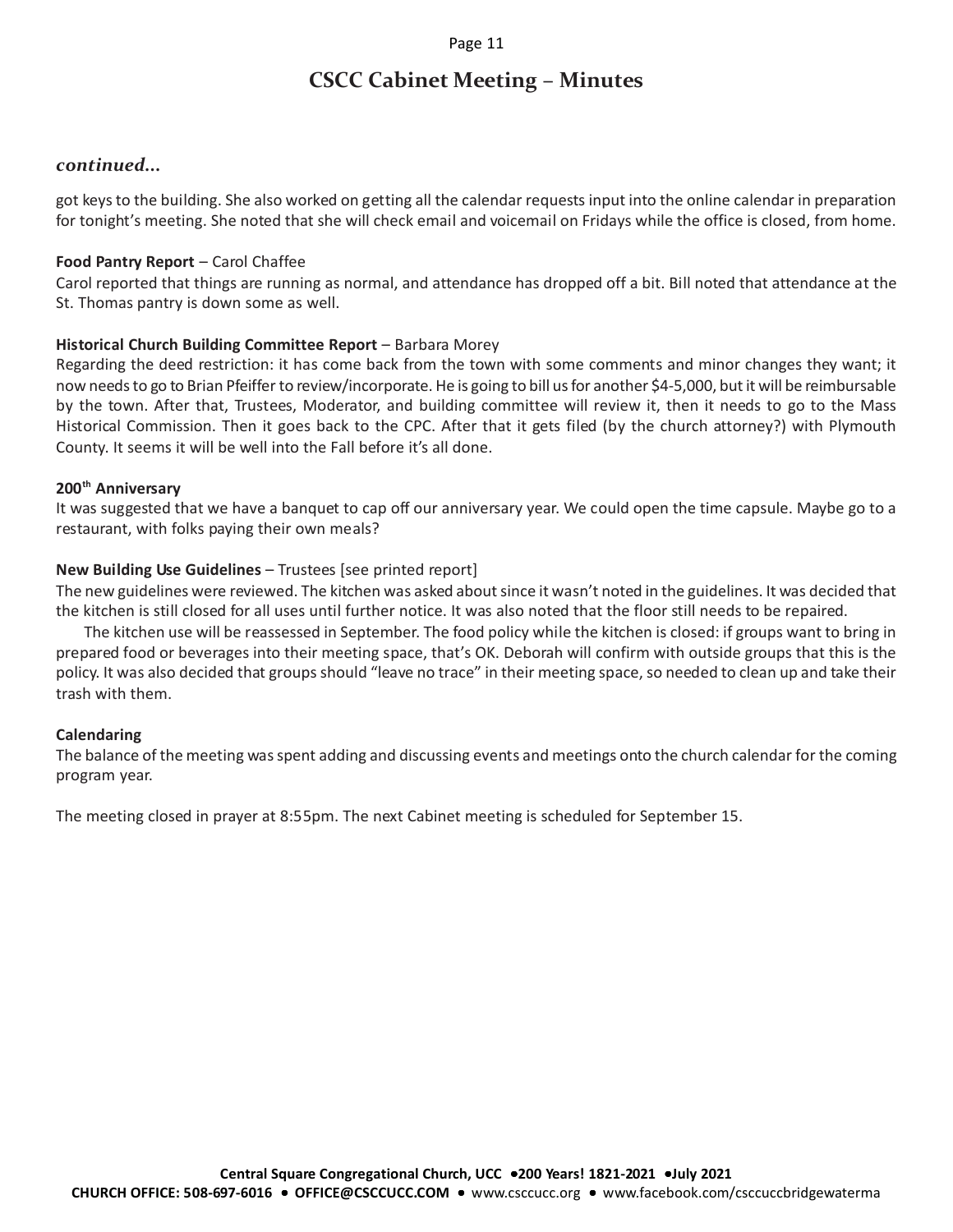## Treasurer's Report May 31, 2021 Fiscal Year July 2020 - June 2021 Based on FY 2019-2020 Budget

|                                          | <b>YTD</b> | <b>YTD</b> |            | Annual    |
|------------------------------------------|------------|------------|------------|-----------|
|                                          | Actual     | Budget     | Difference | Budget    |
| Income                                   |            |            |            |           |
| Regular Pledges                          | 115,408    | 126,279    | (10, 872)  | 138,000   |
| Unpledged Offerings                      | 6,147      | 4,118      | 2,029      | 4,500     |
| Plate Offering                           | 0          | 915        | (915)      | 1,000     |
| Total · Pledges / Offerings              | 121,554    | 131,312    | (9,758)    | 143,500   |
| Special Collections                      |            |            |            |           |
| MACUCC Fellowship Dues                   | 420        |            |            |           |
| Total · Special Collections              | 420        |            |            |           |
| Fundraisers/Events Revenue               |            |            |            |           |
| Golf Tournament                          | 0          | 6,588      | (6,588)    | 7,200     |
| <b>Breakfasts</b>                        | 0          |            |            |           |
| Church Fair                              | 6,037      | 6,405      | (369)      | 7,000     |
| Misc Fundraisers                         | 8,043      |            |            |           |
| Total · Fundraisers/Events Revenue       | 14,080     | 12,994     | 1,086      | 14,200    |
| Facility Usage Income                    |            |            |            |           |
| Non Profit Bldg Use                      | 580        | 1,647      | (1,067)    | 1,800     |
| Private Bldg Use                         | 50         | 778        | (728)      | 850       |
| Total · Facility Usage Income            | 630        | 2,425      | (1,795)    | 2,650     |
| Miscellaneous Income                     | 2,834      |            |            |           |
| Total Income                             | 139,518    | 146,731    | (7, 213)   | 160,350   |
| Expenses                                 |            |            |            |           |
| Total · Senior Minister Expenses         | 98,117     | 97,939     | (179)      | 107,029   |
| Total · Support Staff Expenses           | 41,603     | 44,167     | 2,564      | 48,266    |
| Total · Office Expenses                  | 10,074     | 7,595      | (2, 479)   | 8,300     |
| Total · Church Building Costs            | 20,400     | 27,269     | 6,869      | 29,800    |
| Operating Committees                     |            |            |            |           |
| Christian Education                      | 369        | 686        | 318        | 750       |
| Church Growth                            | 637        | 915        | 278        | 1,000     |
| Deacons                                  | 149        | 915        | 766        | 1,000     |
| Music (Materials/Substitutes)            | 705        | 549        | (156)      | 600       |
| Stewardship                              | 0          | 320        | 320        | 350       |
| Outreach                                 | 3,584      | 3,970      | 387        | 4,339     |
| Total · Operating Committees             | 5,443      | 7,356      | 1,913      | 8,039     |
| MACUCC Fellowship Dues                   |            | 2,471      | 2,471      | 2,700     |
| Miscellaneous Expenses                   |            |            |            |           |
| Pilgrim Assn Fellowship Dues             | 215        | 183        | (31)       | 200       |
| <b>Total Expenses</b>                    | 175,852    | 186,980    | 11,127     | 204,334   |
| Net income (loss)                        | (36, 334)  | (40, 248)  | 3,914      | (43, 984) |
| Music expenses reimbursed by Pierce Fund | 8,569      | 15,676     | 7,107      | 17,131    |
| Transfer from Investments                | 23,700     | 24,572     | 872        | 26,853    |
|                                          | (4,065)    | 0          |            | 0         |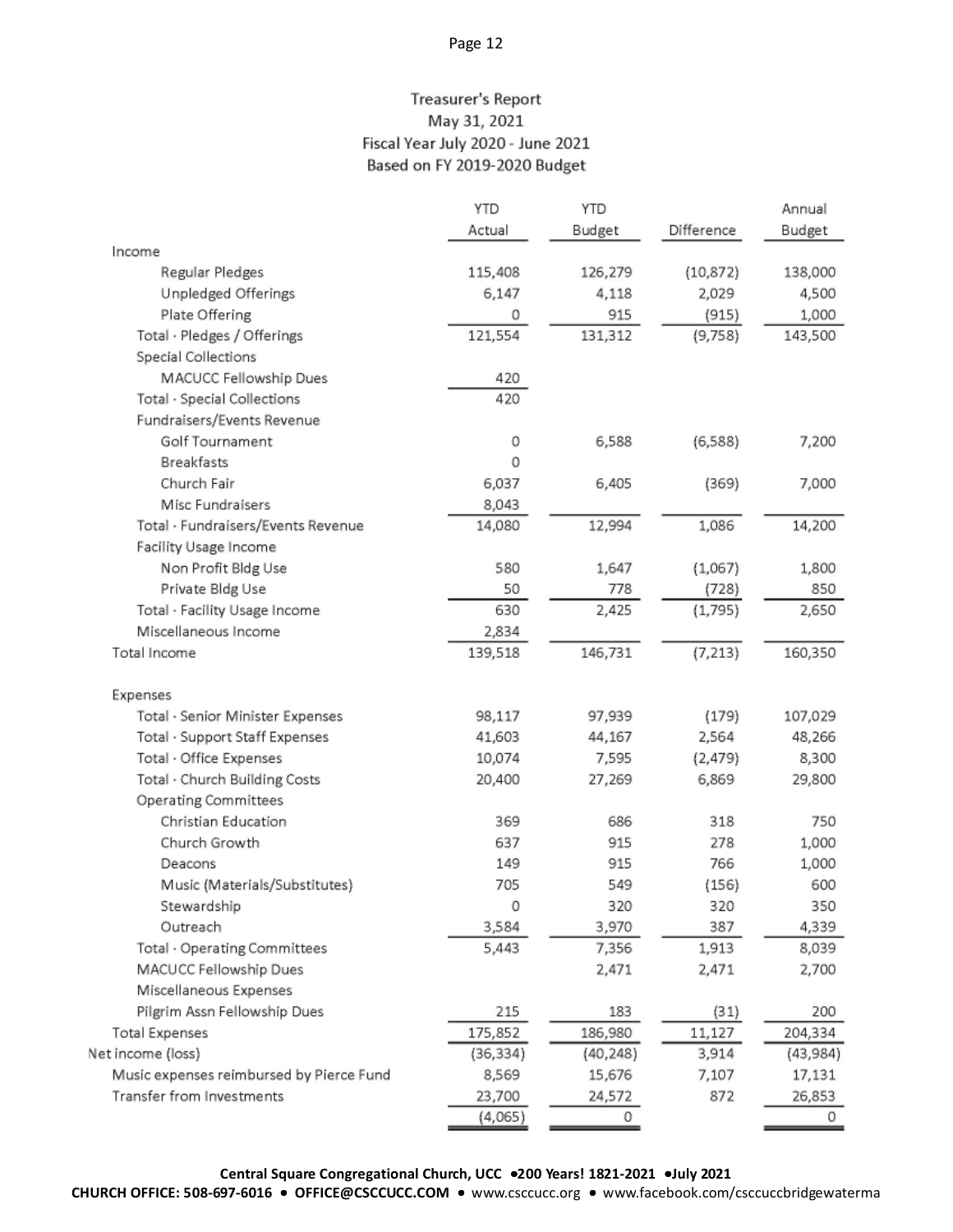## Treasurer's Report May 31, 2021 Fiscal Year July 2020 - June 2021

| Cash balances                    |         |         |
|----------------------------------|---------|---------|
| Operating account                |         | 5,964   |
| Money Market                     |         |         |
| Restricted                       | 30,654  |         |
| Unrestricted                     | 744     |         |
|                                  |         | 31,398  |
| Fair account                     |         | 16      |
| Minister's Discretionary account |         | 376     |
| PayPal account                   |         | 0       |
| Outreach account                 |         |         |
| Includes paid pledge set-aside   | 3,004   |         |
| Food Pantry                      | 36,373  |         |
|                                  |         | 39,376  |
| Capital Campaign account         |         | 10,739  |
| Total cash balances              |         | 87,869  |
|                                  |         |         |
| Endowments investment fund       |         |         |
| Protected principal              | 135,513 |         |
| Unrestricted funds               | 60,934  |         |
| Income YTD FY 2021               | 53,297  |         |
| Total value 5/31/2021            |         | 249,744 |
| Parsonage investment fund        |         |         |
| Principal parsonage sale         | 60,314  |         |
| Profit (Loss)                    | 31,813  |         |
| Total value 5/31/2021            |         | 92,127  |
| Total investments 5/31/2021      |         | 341,871 |
|                                  |         |         |
|                                  |         |         |
| Food Pantry Balance May 1        |         |         |
| Donations                        |         |         |
| Expenses                         |         |         |
| Food Pantry Balance May 31       |         |         |
|                                  |         |         |

Anniversary Committee/Building Restoration expenses FY 2021 36,376

35,449 2,019  $(1,095)$ 36,373